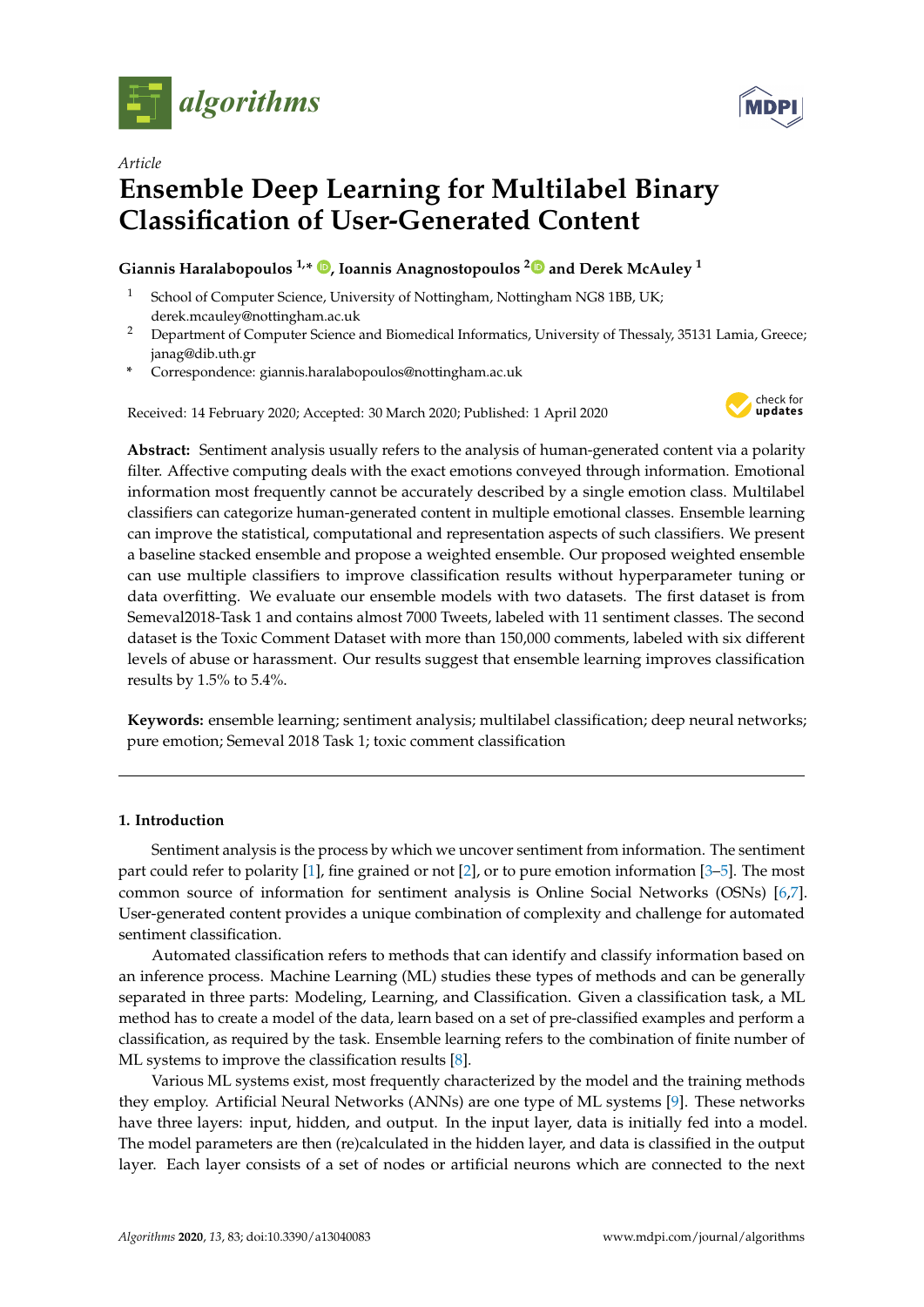layer. When an ANN consists of multiple hidden layers, it is referred to as a Deep Neural Network (DNN) [\[10\]](#page-10-1).

DNNs have been widely used in computer vision problems [\[11](#page-10-2)[–13\]](#page-10-3), where the goal of the classification is to identify or detect objects/items/features in an image. When the goal of the classification is to detect multiple objects in an image then the task is considered multilabel. These types of problems can be extended from computer vision to text analysis. In emotion related classification, a textual input can convey one or multiple emotions.

Traditional sentiment analysis is focused on a confined polarity or single emotion basis. Our main goal is to present the effectiveness of ensemble learning in text-based multilabel classification. In addition, we aim to trigger the researcher interest for considering multilabel emotion classification as a significant aspect regarding sentiment analysis.

Our contributions are as follows. We create and present five multilabel classification architectures and two ensembles, as well as a baseline stacked ensemble and a weighted ensemble that assigns weights based on differential evolution. Then, we highlight the effectiveness of ensemble learning in modern multilabel emotion datasets. Our results show that ensemble learning can be more effective than single DNN networks in multilabel emotion classification. In addition, we also incorporate a high-level description of the most commonly used hidden layers to introduce readers to deep-learning architectures.

The remainder of our work is formatted as described. Section [2](#page-1-0) covers some introductory bibliography alongside state-of-the-art ensemble publications. Section [3](#page-2-0) presents in detail our diverse DNN architectures and their individual components. Section [4](#page-4-0) describes the ensemble methods we employed as well as some key sub-components. Section [5](#page-6-0) presents the datasets we used and some of their properties. Section [6](#page-8-0) details our results and potential improvements. Section [7](#page-9-7) concludes our study with the summary and future work direction.

#### <span id="page-1-0"></span>**2. Related Work**

Sentiment analysis is extensively studied since the early 2000s [\[14](#page-10-4)[,15\]](#page-10-5). With the advent of internet, OSNs soon became the most used source for sentiment analysis [\[16,](#page-10-6)[17\]](#page-10-7). Some of the applications of sentiment analysis are: marketing [\[18\]](#page-10-8), politics [\[19\]](#page-10-9), and more recently medicine [\[20,](#page-10-10)[21\]](#page-10-11). Affective computing, as suggested by Picard [\[22\]](#page-10-12), has sparked the interest in the specific emotion analysis of texts [\[3](#page-9-2)[,23\]](#page-10-13).

Machine learning has been successfully applied to sentiment analysis of texts [\[24–](#page-10-14)[26\]](#page-10-15). ML methods that have been used for sentiment analysis are: Support Vector Machines [\[27](#page-10-16)[,28\]](#page-10-17), Multinomial Naïve Bayes [\[29\]](#page-10-18) and Decision Trees [\[30\]](#page-11-0), while DNNs were introduced more recently [\[31,](#page-11-1)[32\]](#page-11-2).

DNNs can be used in text related applications as well. In [\[33\]](#page-11-3) Severyn and Moschitti rerank short texts in pairs and present the per pair relation without manual feature engineering. Lai et al. [\[34\]](#page-11-4) perform unsupervised text classification and highlight key text components in the process via a recurrent convolutional neural network. The authors of [\[35\]](#page-11-5) perform a named entity recognition task and generate relevant word embedding with two separate DNNs. Text generation is addressed via a recurrent neural network in [\[36\]](#page-11-6) and an extensively trained model outperforms the best non-NN models. Sentiment classification of textual sources had its own fair share of DNN implementations [\[31](#page-11-1)[,32,](#page-11-2)[37\]](#page-11-7).

Learning ensembles have been used to combine different types of information, such as audio video and text towards sentiment and emotional classification [\[38\]](#page-11-8). Araque et al. use an ensemble of classifiers that combines features and word vectors [\[39\]](#page-11-9) for sentiment classification with greater than 80% F-Score. A soft voting ensemble is used in [\[40\]](#page-11-10) for topic-document and document classification the results suggesting a significant improvement over single-model methods. The authors of [\[41\]](#page-11-11) use a stacked two-layer ensemble of CNN to predict the message level sentiment of Tweets, with the addition of a distant supervision phase. A pseudo-ensemble, essentially an ensemble of similar models trained on noisy sub-data, is used for sentiment analysis purposes in [\[42\]](#page-11-12), but is ineffective for regression classification problems.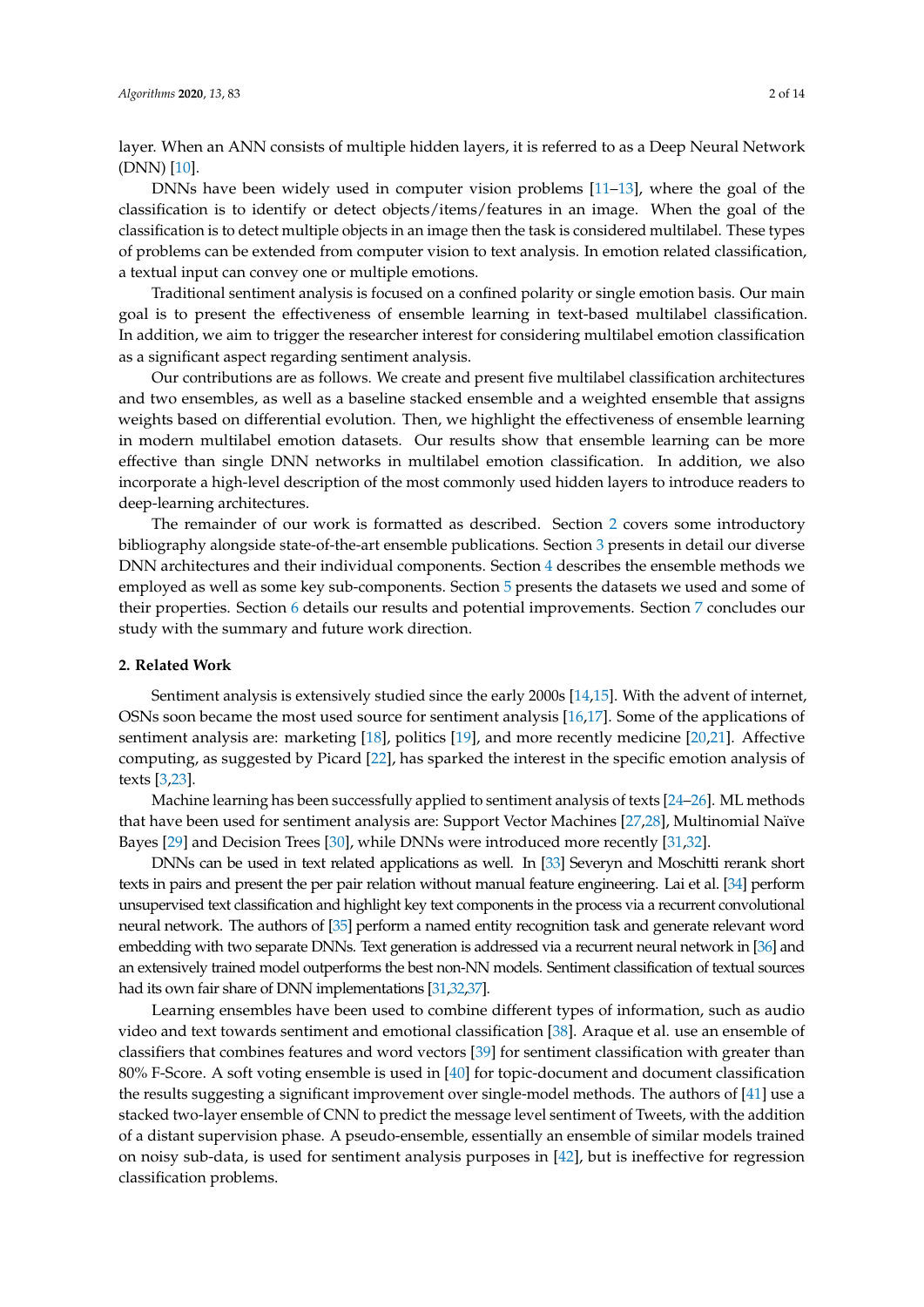Multilabel classification problems assign multiple classes per item. Such problems are frequently observed in the field of computer vision [\[43](#page-11-13)[–45\]](#page-11-14). With regards to multilabel text-based sentiment analysis, Chen et al. [\[46\]](#page-11-15) propose an ensemble of a convolution neural network and a recurrent neural network for feature extraction and class prediction correspondingly. The authors of [\[47\]](#page-11-16) propose a Maximum Entropy model for multilabel classification of short texts found in OSNs. Furthermore, they present an emotion per term lexicon as generated by the model, based on six basic emotions. However, they calculate a micro averaged F1 based on the top emotions per item, essentially converting each weighted label to binary format. Johnson and Zhang [\[48\]](#page-11-17) present a combination of word order and bag of words in a CNN architecture and point out the threshold sensitivity in multilabel classification.

## <span id="page-2-0"></span>**3. DNN Architectures**

We create five different DNNs, with diverse architectures, suited to a multilabel classification problem. Model 1, Figure [1,](#page-2-1) is a simple CNN with one fully connected layer. Model 2, Figure [2,](#page-2-2) combines a Gated Recurrent Unit and a Convolution layer, similar to [\[49\]](#page-12-0). Model 3, Figure [3,](#page-2-3) uses Term Frequency Inverse Document Frequency Embeddings and three fully connected layers, inspired by [\[50\]](#page-12-1). Model 4, Figure [4,](#page-2-4) architecture is based on the top performing single model of the Toxic Comment Classification Challenge in Kaggle [https://www.kaggle.com/c/jigsaw-toxic-comment-classification](https://www.kaggle.com/c/jigsaw-toxic-comment-classification-challenge)[challenge.](https://www.kaggle.com/c/jigsaw-toxic-comment-classification-challenge) Model 5, Figure [5,](#page-2-5) combines uni/bi/tri grams follow by three interconnected CNN processes, as presented in [\[51\]](#page-12-2). Each of the modules used in these models is presented in this section.

<span id="page-2-2"></span><span id="page-2-1"></span>

<span id="page-2-4"></span><span id="page-2-3"></span>

**Figure 4.** A Long Short-Term Memory network.

<span id="page-2-5"></span>

**Figure 5.** A CNN with Uni/Bi/Trigrams consideration.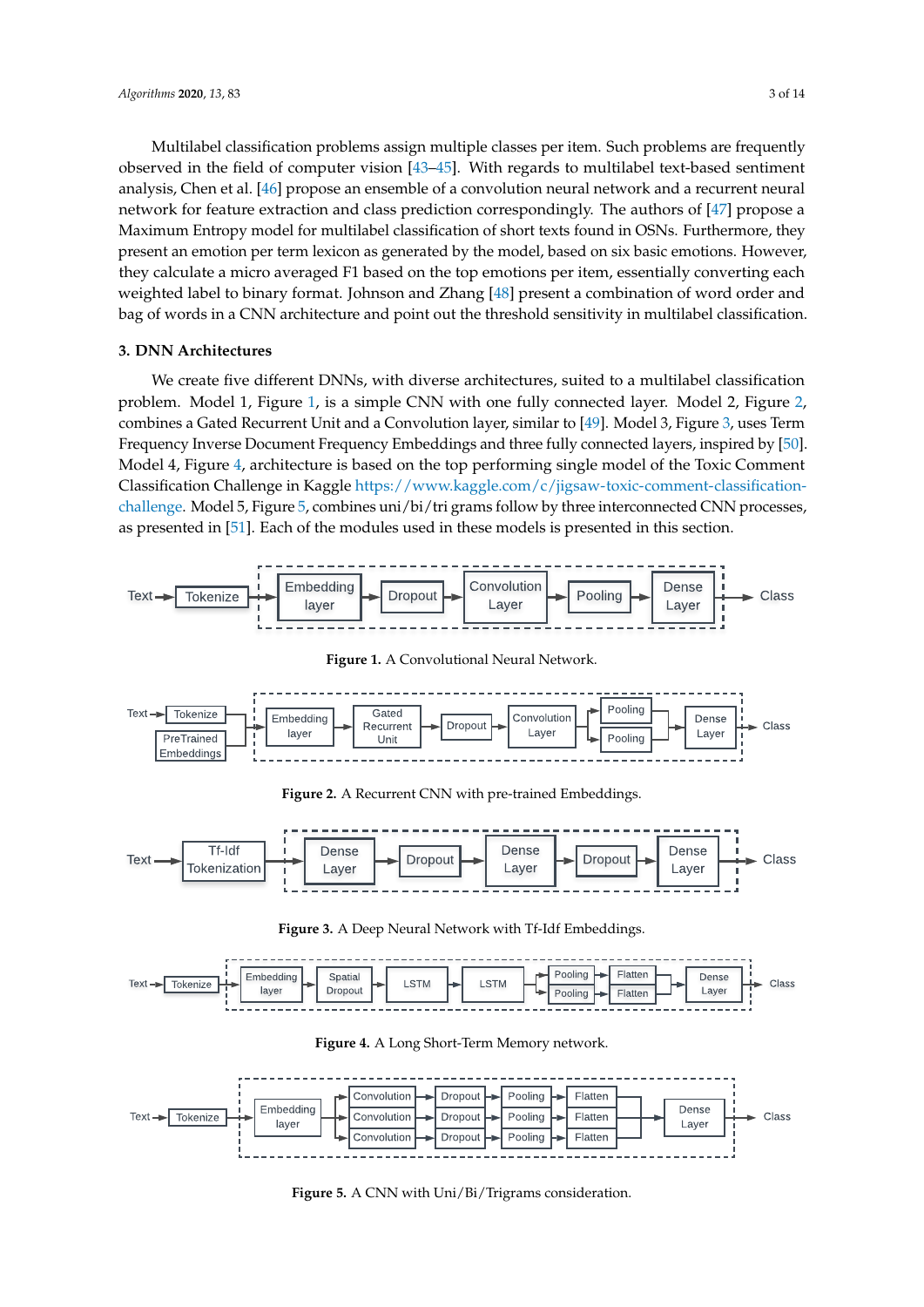### *3.1. Pre-Processing*

For each dataset used, we perform a pre-processing that includes term lemmatization and stemming, lowercase conversion, removal of non-pure text elements (such as Uniform Resource Locators or Emotes), stop word filtering and frequency-based term exclusion. Although some information is lost, extensive term filtering is shown to improve classification results [\[52\]](#page-12-3).

#### *3.2. Tokenization*

Tokenization is performed on a term level for all the five methods presented. Each term is represented by a unique token. Further linguistic elements such as abbreviations and negations are cleaned, returned to their canonical form, and get assigned a token. For example, commonly used negation *'don't'* is tokenized to *'do', 'not'*.

## *3.3. Embedding*

We assign a vector value for each token in a sentence, e.g., based on the order they appeared in our corpus, and we create a vector of numerical values. The mapping of word tokens to numerical values of vectors is referred to as embedding. There are various ways of creating word embeddings. Term Frequency-Inverse Document Frequency Tokenization creates a matrix of TF-IDF features which are used to create the embedding. Every sentence is converted to a single dimension vector of numerical elements regardless of the tokenization method. To address variable sentence length, we define a large vector length and we fill the numerical vector with zeroes, a process known as padding. Most common and effective word embedding methods are created based on term co-occurrence throughout a large corpus [\[53](#page-12-4)[,54\]](#page-12-5).

## *3.4. Dropout*

Neural networks are prone to overfitting. Overfitting is essentially the exhaustive training of the model in a certain set of data, so much that the model fails to generalize. As a result, the model cannot effectively work with new unknown data. A solution to overfitting is to train multiple models and combine their output afterwards, which is highly inefficient.

Srivastava et al. [\[55\]](#page-12-6) proposed randomly dropping neural units from the network during the training phase. Their results suggested an improvement of the regularization on diverse datasets. Spatial dropout refers to the exact same process, performed over a single axis of elements, rather than random neural units over each layer. Furthermore, dropout has a significant potential to reduce overfitting and provide improvements over other regularization strategies such as *L*-regularization and soft-weight sharing [\[56\]](#page-12-7).

# *3.5. LSTM and Gated Recurrent Unit*

A feed-forward neural network has a unidirectional processing path, from input to hidden layer to output. A recurrent network can have information travelling both directions by using feedback loops. Computations derived from earlier input are fed back into the network, imitating human memory. In essence, a recurrent neural network is a chain of identical neural networks that transfer the derived knowledge from one to another. That chain creates learning dependencies that decay mainly due to the size of the chained network.

Hochreiter and Schmidhuber [\[57\]](#page-12-8) proposed Long Short-Term Memory networks to counter that decay. The novel unit of the LSTM architecture is the memory cell that forgets or remembers the information passed from the previous chain link. The Gated Recurrent Unit of Model 2 was introduced by Cho et al. [\[58\]](#page-12-9). Its architecture is similar to LSTM units, but with the absence of an output gate. It is shown that GRU networks perform well on Natural Language Processing tasks [\[59\]](#page-12-10).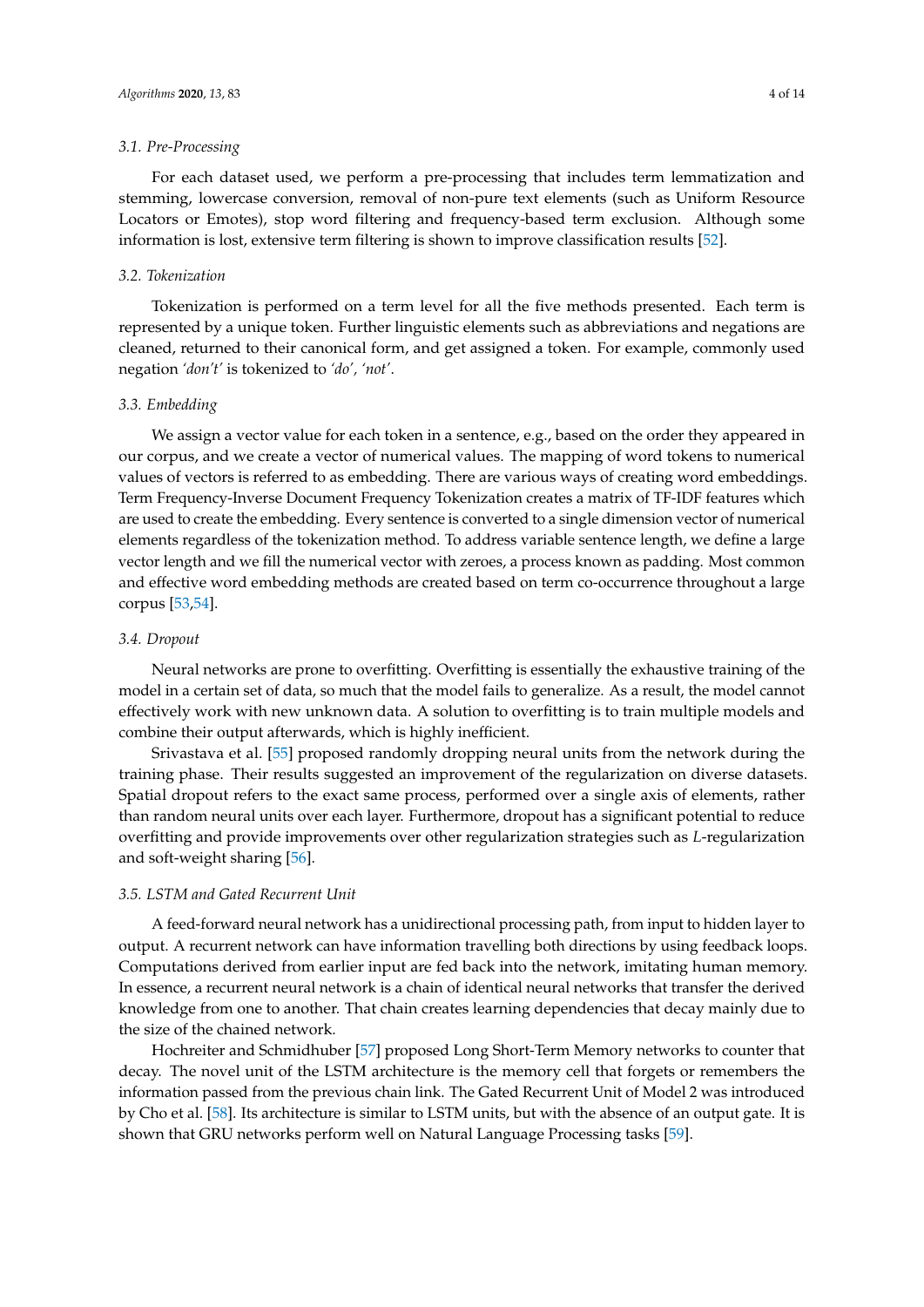#### *3.6. Convolution*

The convolution layer receives as input a tensor, which is convolved and its output, the feature map, is passed to the next layer. A tensor is a mathematical object that describes a mapping of an input set of objects to an output set. Therefore The convolution layers in all models are one-dimensional, with a convolution window of size 3 and an output space dimensionality of 128. The only exception is Model 5, where the convolution windows is different for each layer to provide a differentiated architecture. The primary focus of this layer is to extract features from the input data by preserving the spatial relationship between terms.

# *3.7. Pooling and Flattening*

A pooling layer allows us to reduce the dimensionality of the processed data by keeping only the most important information. Common types of pooling are max, average and sum. The respective operation, per pooling type, is performed in a predefined window of the feature map. A pooling layer reduces the computational cost of the network, leads to scale invariant representations and counters small feature map transformations. Finally, by having a reduced number of features, we decrease the probability of overfitting. Various pooling types were used, based on the architecture. Model 1 uses a single global max pooling layer; the global parameter is outputting the single most important feature of the feature map instead of a feature window. Model 2 uses a combination of global max and a global average pooling layers, while Model 4 uses the local pooling equivalents. Model 5 uses three local max pooling layers, one for each convolution.

The flattening layer on the other hand reduces the dimensionality of the input to one. For example, a feature map with dimensions  $5 \times 4$  when flattened would produce a one-dimensional vector with 20 elements. The flattening layer passes the most important features of the input data to a fully connected dense layer comprised of the classification neurons.

# *3.8. Dense*

The dense layer is comprised by fully connected neurons both forward and backward. Every element of the input is connected with every neuron of this layer. In four out of five models, a dense layer can be seen at the end of the pipeline. The number of neurons in these layers is the number of classes in our dataset. For the third model, where TF-IDF tokenization takes place, we chose a simple DNN with 3 fully connected layer, which decreasing number of neurons for each subsequent layer. DNNs with multiple dense fully connected layers is shown to perform better than shallow DNNs [\[60\]](#page-12-11).

#### *3.9. Classification*

The output of our model is a multilabel classification vector. Each of the neurons in the final dense layer of the models interact with the classes of the dataset and provide a decimal value (ranging from 0 to 1) which is then rounded for each class. The number of classes defines the number of fully connected neurons in the final dense layer.

#### <span id="page-4-0"></span>**4. Ensembles**

We previously mentioned that a method to counter overfitting is to train multiple models and then combine their outputs. Ensemble learning combines the single-model outputs to improve predictions and generalization. Ensemble learning improves upon three key aspects of learning, statistics, computation and representation [\[61\]](#page-12-12). From a statistics perspective, ensemble methods reduce the risk of data miss-representation, by combining multiple models we reduce the risk of employing a single model trained with biased data. While most learning algorithms search locally for solutions which in turn confines the optimal solution, ensemble methods can execute random seed searches with variable start points with less computational resources. A single hypothesis rarely represents the target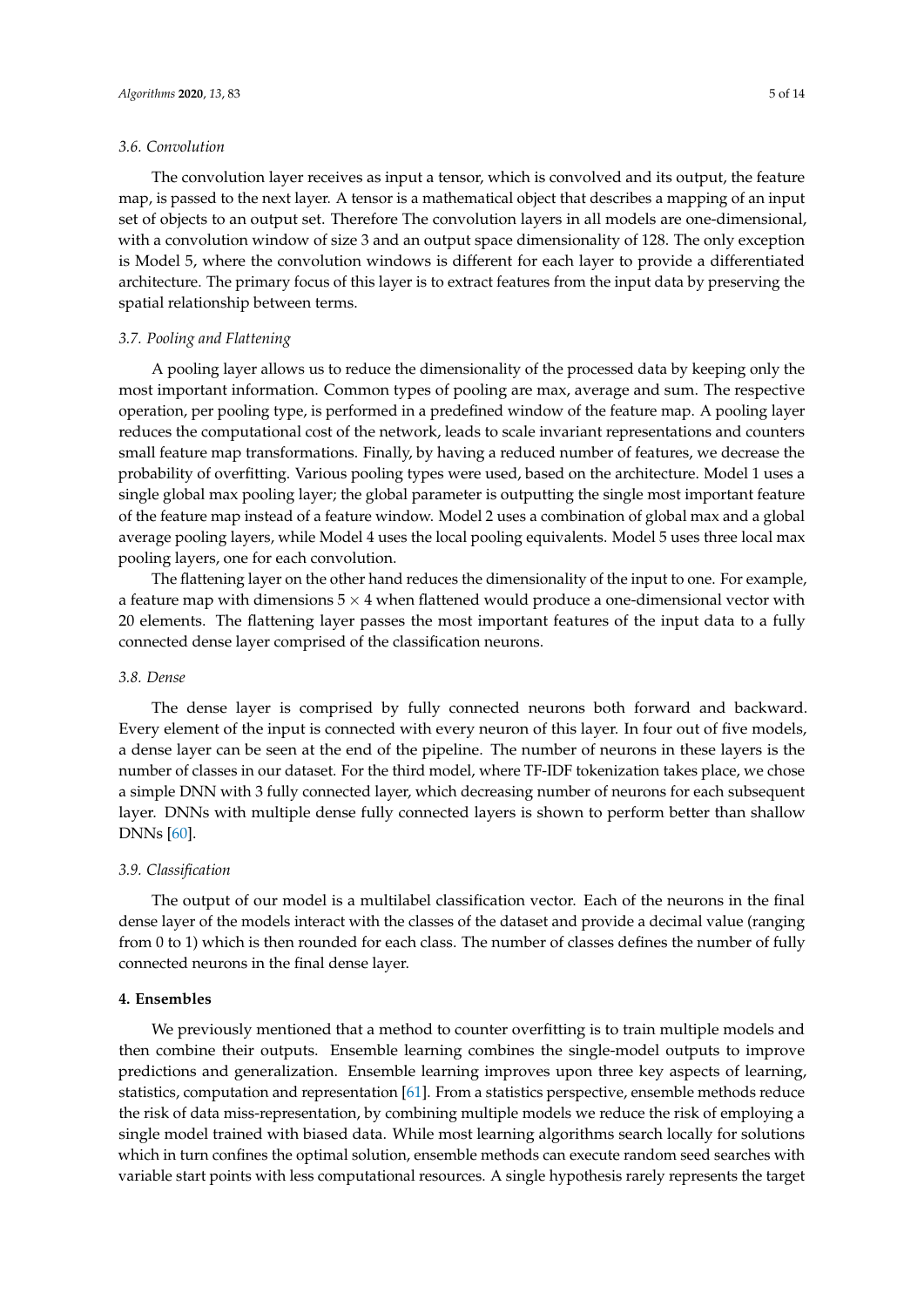function, but an aggregation of multiple hypothesis, as found in ensembles, can better approximate the target function.

We present two ensemble architectures, stacked and weighted [\[51\]](#page-12-2). Other popular ensemble methods include AdaBoost, Random Forest and Bagging [\[62\]](#page-12-13). Stacked ensembles are the simplest yet one of the most effective ensemble methods, widely used in a variety of applications [\[63,](#page-12-14)[64\]](#page-12-15). Stacked ensemble acts as our baseline ensemble, compared with our proposed weighted ensemble based on differential evolution, a meta-heuristic weight optimization method. Meta-heuristic weighted ensembles have achieved remarkable results in single label text classification [\[65](#page-12-16)[,66\]](#page-12-17).

# *4.1. Stacked*

<span id="page-5-1"></span>The main idea behind stacked ensembles is to combine a set of trained models through training of another model (meta-model). The output predictions of the meta-model are based on the training of the model outputs, Algorithm [1.](#page-5-0) In our implementation we fit the models output into a DNN with two hidden dense layers, Figure [6.](#page-5-1)



**Figure 6.** The Stacked Ensemble Architecture.

# <span id="page-5-0"></span>**Algorithm 1** Stacked Ensemble Pseudo-code

- 1: Input ← Fixed Length Input
- 2: Output  $\leftarrow$  Model[1,2,3,4,5] Outputs
- 3:  $SE() \leftarrow Steed Ensemble$
- 4: Input  $\rightarrow$  SE(Output)  $\rightarrow$  Class
- 5: **return** Class

The outputs of the models are merged with the concatenation function of Keras [https://keras.io/.](https://keras.io/) The input of the concatenation is a fixed size output tensor of each model. The output of the concatenation is a single tensor, which is then used as an input to the fully connected layer. A second fully connected layer follows similar to the final dense layer on each model.

## *4.2. Weighted*

<span id="page-5-2"></span>The weighted ensemble has a similar philosophy behind it. Instead of equally merging the outputs, we merge the outputs by co-calculating a weight. Given a set of weighted tensors and a vector-like object, we sum the product of tensor elements over a single axis, as specified by the one-dimensional vector, Figure [7.](#page-5-2)



**Figure 7.** The Weighted Ensemble Architecture.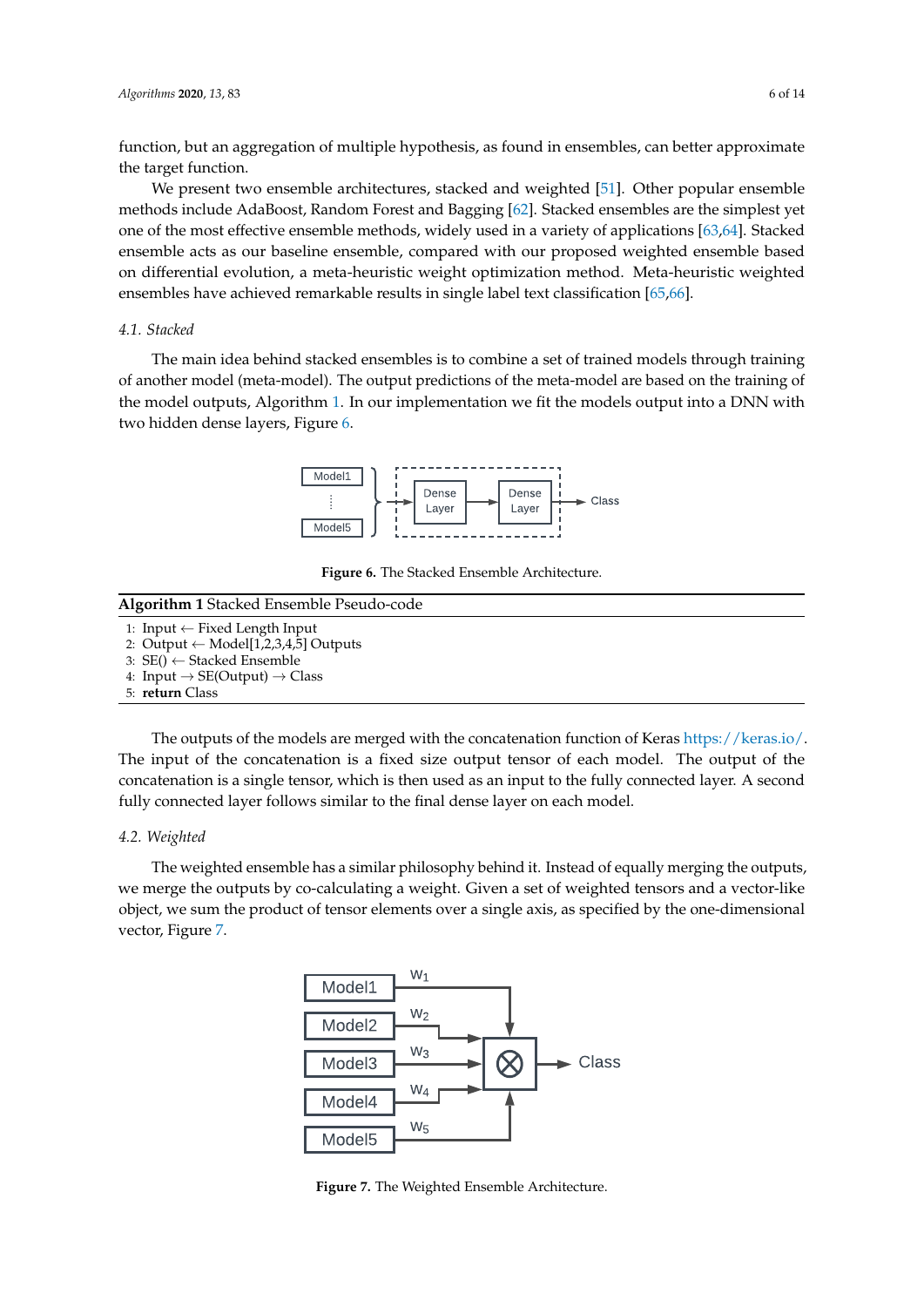The 'fitting' process of the second ensemble is a heuristic process for the best possible weights combination, i.e., looking for the global minimum of a multivariate function. We propose differential evolution [\[67\]](#page-12-18) to scan the large space of five distinct weights, Algorithm [2.](#page-6-1)

#### <span id="page-6-1"></span>**Algorithm 2** Differential Evolution Pseudo-code

anger er<br>anticipation gust fear joy love optimism<sub>oessim</sub> sm<sub>sadne</sub> sm<br>sadness s<sub>surprise</sup> tr</sub> trust

(**a**)

<span id="page-6-2"></span> $0.000 +$  $0.025$  $0.0$ 0.075 0.100 0.125 0.150 0.175

|                        | 1: $MF() \leftarrow Multivariate Function$             |  |  |  |  |  |
|------------------------|--------------------------------------------------------|--|--|--|--|--|
|                        | 2: Target $\leftarrow$ Initialize Target Vector        |  |  |  |  |  |
|                        | 3: Base = Target Vector+Random Integer                 |  |  |  |  |  |
|                        | 4: for number of iterations do                         |  |  |  |  |  |
| 5:                     | $TempVector1 = Target+RandomDeviation$                 |  |  |  |  |  |
| 6:                     | $TempVector2 = Target-RandomDeviation$                 |  |  |  |  |  |
| 7:                     | Weighted = WeightedDifference(TempVector1,TempVector2) |  |  |  |  |  |
| 8:                     | $Base = Base + Weighted$                               |  |  |  |  |  |
| 9:                     | $Trial = Aggregate(Target, Base)$                      |  |  |  |  |  |
| 10:                    | if $MF(Trial) < MF(Base)$ then                         |  |  |  |  |  |
| 11:                    | $Base = Trial$                                         |  |  |  |  |  |
| 12:                    | else                                                   |  |  |  |  |  |
| 13:                    | $Base = Target$                                        |  |  |  |  |  |
| 14:                    | end if                                                 |  |  |  |  |  |
|                        | 15: end for                                            |  |  |  |  |  |
| 16: <b>return</b> Base |                                                        |  |  |  |  |  |
|                        |                                                        |  |  |  |  |  |

#### <span id="page-6-0"></span>**5. Datasets**

For our comparison, we require datasets with binary multilabel categorization. We identified two modern datasets, Semeval 2018 Task 1 Dataset (SEM2018) [https://competitions.codalab.org/](https://competitions.codalab.org/competitions/17751) [competitions/17751](https://competitions.codalab.org/competitions/17751) and Toxic Comments Dataset from Kaggle (TOXIC) [https://www.kaggle.com/c/](https://www.kaggle.com/c/jigsaw-toxic-comment-classification-challenge) [jigsaw-toxic-comment-classification-challenge.](https://www.kaggle.com/c/jigsaw-toxic-comment-classification-challenge)

<span id="page-6-3"></span>Both datasets exhibit a level of class imbalance, Figures [8a](#page-6-2) and [9a](#page-7-0). However, they are different not only in context, where SEM2018 is based on Twitter and TOXIC in Wikipedia, but also in the properties of the actual text. The sentence length, after the source is cleaned, is different from the original mainly due to the removal of infrequent terms, Table [1.](#page-6-3) We discussed before that the dimensions of our term embeddings need to be low. We reduced the dimension by removing the terms that appear no more than 10 times, alongside a tailored stop term removal.

|  |                |       | Original             |                      | Cleaned |        |                      |
|--|----------------|-------|----------------------|----------------------|---------|--------|----------------------|
|  |                |       | Mean                 | Median               | Mean    | Median |                      |
|  | <b>SEM2018</b> | Train | 16.06                | 17.0                 | 8.52    | 9      |                      |
|  |                | Dev.  | 15.85                | 16                   | 8.55    | 9      |                      |
|  | <b>TOXIC</b>   | Train | 25.11                | 15                   | 17.79   | 11     |                      |
|  |                | Dev.  | 16.06                | 17.0                 | 10.22   | 6      |                      |
|  |                |       |                      |                      |         |        |                      |
|  |                |       | Train<br>Development | $0.12 -$             |         |        | Train<br>Development |
|  |                |       |                      | $0.10 -$<br>$0.08 -$ |         |        |                      |
|  |                |       |                      | $0.06 -$             |         |        |                      |

**Table 1.** Sentence length.

**Figure 8.** SEM20118 Class Distribution (**a**) and frequency of unique class combinations (**b**).

0.00 0.02  $0.04 +$ 

0 10 20 30 40 50

(**b**)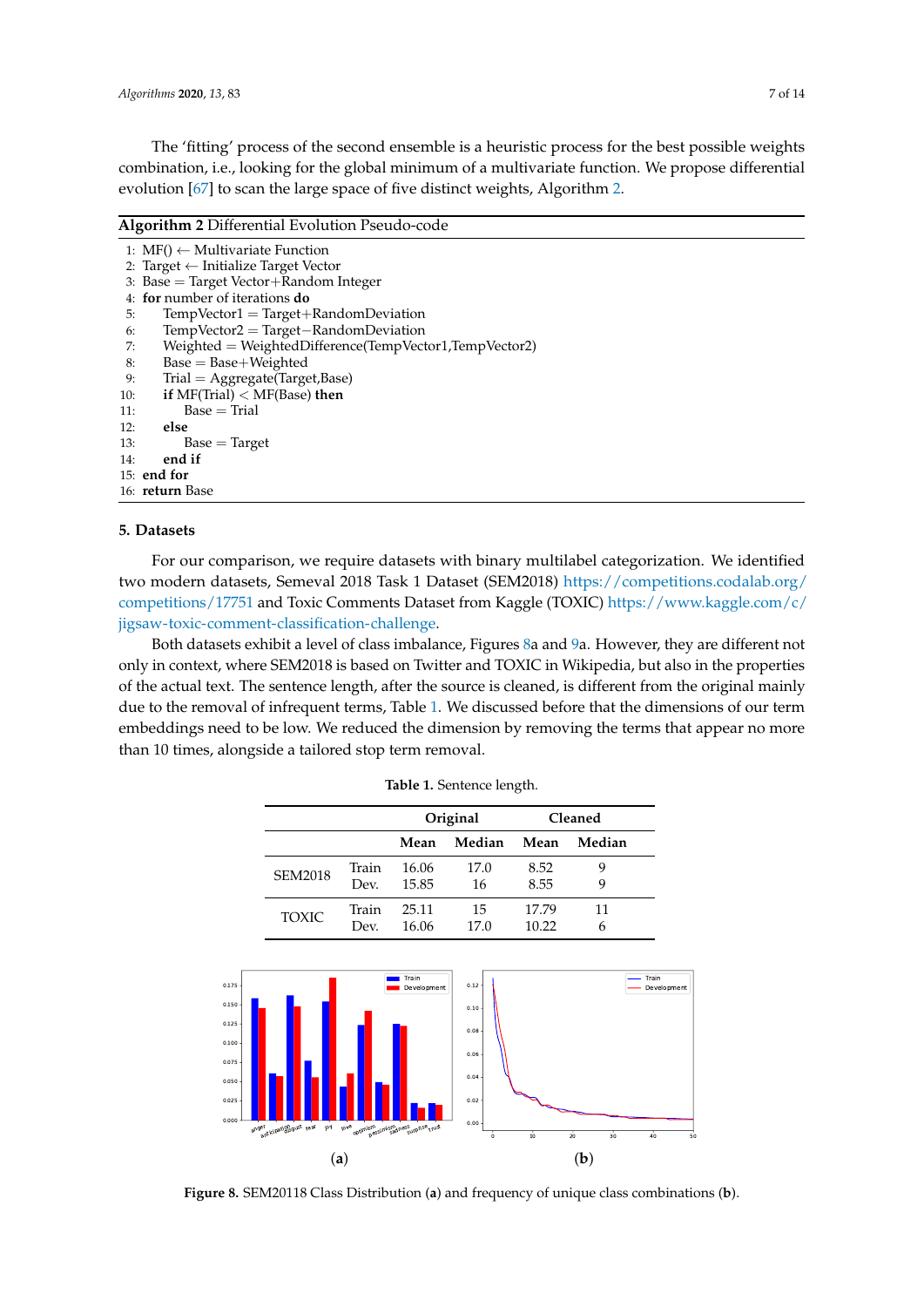#### *5.1. Semeval 2018*

The SEM2018 Train is a collection of 6838 Tweets with emotion labeling of 11 classes. The classes are: *anger*, *anticipation*, *disgust*, *fear*, *joy*, *love*, *optimism*, *pessimism*, *sadness*, *surprise* and *trust*. Some examples of Tweets included in SEM2018 are:

- Whatever you decide to do make sure it makes you happy.
- Nor hell a fury like a woman scorned—William Congreve
- chirp look out for them Cars coming from the Wesszzz
- Manchester derby at home revenge

The Development dataset consists of 886 Tweets with the 11 aforementioned classes and their respective labels. The class distribution in Train dataset is skewed in favor of five emotions, anger, disgust, joy, optimism, and sadness. The same class distribution is evident in the Development dataset, which is dominated by the same five emotions, Figure [8a](#page-6-2).

SEM2018 contains 329 unique class combinations. The frequency of these unique combinations follows a power law distribution for both Train and Development datasets Figure [8b](#page-6-2). The most frequent class combination for Train and Development was: anger and disgust, followed by joy and optimism. One third of the class combinations appears only once and often combine contradiction emotions, such as joy and sadness.

# *5.2. Toxic Comments*

The Toxic dataset consists of two datasets as well, Train and Development. Train dataset consists of 159,571 unique comments labeled with 6 different types of toxicity: *toxic*, *severe\_toxic*, *obscene*, *threat*, *insult* and *identity* hate. Some example of comments are:

- I don't anonymously edit articles at all.
- Dear god this site is horrible.
- Please pay special attention on this
- Cant sing for s\*\*t though.

The Development dataset consists of 63,978 toxic comments with the same classes and their respective labels. The class distribution is heavily skewed towards toxic, obscene and insult, in both Train and Development, Figure [9a](#page-7-0).

TOXIC Train includes 29 unique class combinations, while Development has 21. Both frequencies follow a power law distribution, similar to SEM2018, Figure [9b](#page-7-0). The most common class combinations for Train and Development are: obscene and insult, obscene only and insult only. The most uncommon class combinations included threat and severe toxic classes. Out of 29 unique classes for Train 12 have more than 100 occurrences, while out of 21 unique class combinations of Development 7 appear more than 100 times.

<span id="page-7-0"></span>

**Figure 9.** TOXIC Class Distribution (**a**) and frequency of unique class combinations (**b**).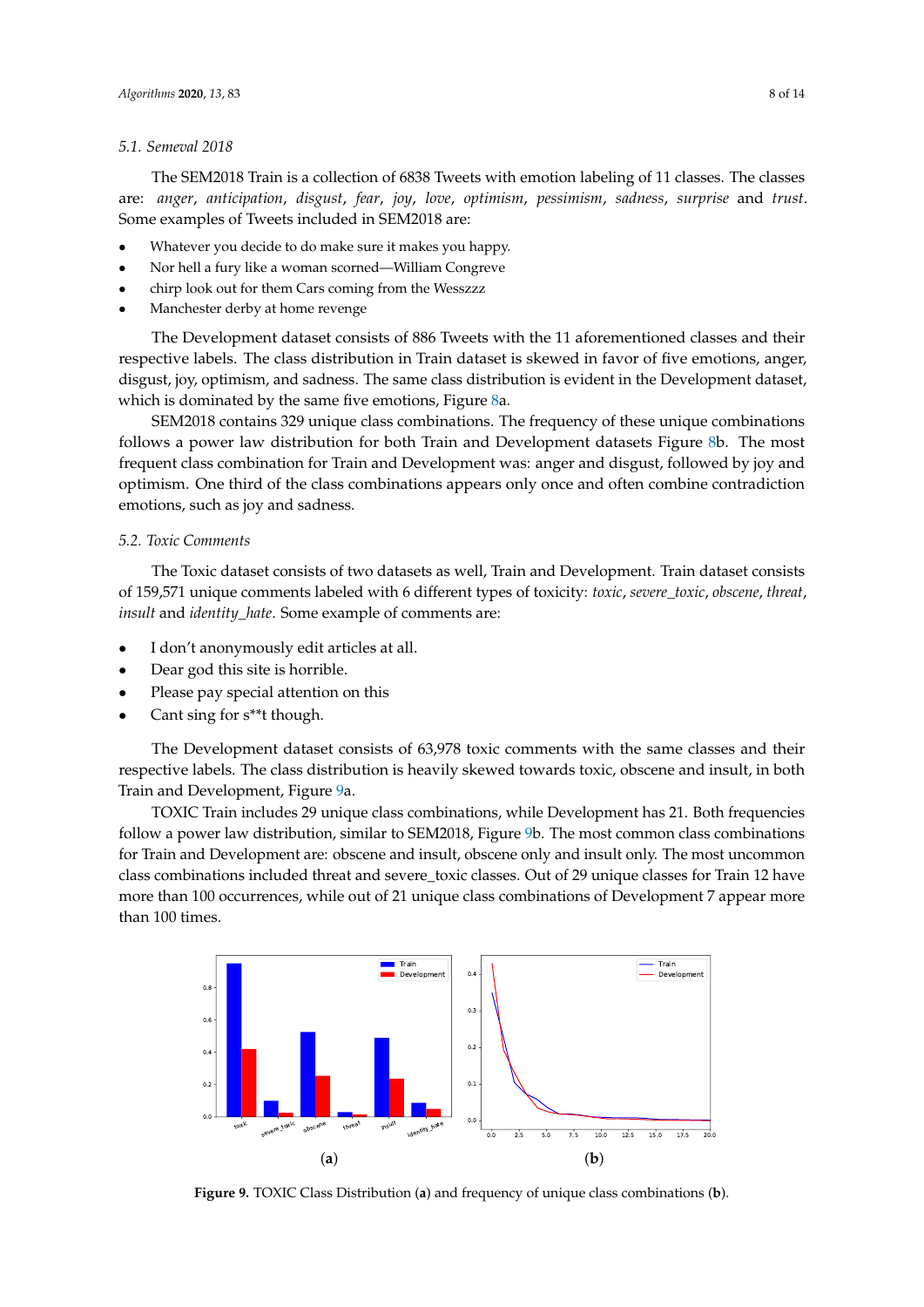## <span id="page-8-0"></span>**6. Results**

<span id="page-8-1"></span>The accuracy scores are validated via 10-fold validation. The baseline neural network (NN) model [\[68\]](#page-12-19) expectedly under-performs [\[69\]](#page-12-20). For the SEM2018 datasets, both ensembles outperform each individual model. The stacked ensemble provides the best results in the Train subset while the weighted ensemble marginally outperforms stacked ensemble in the Development subset, Table [2.](#page-8-1) The accuracy of both ensembles is limited, to a degree, by the inherit bias of the dataset. The performance of our ensembles outperforms all submitted models in the Codalab Competition [https://competitions.](https://competitions.codalab.org/competitions/17751#results) [codalab.org/competitions/17751#results.](https://competitions.codalab.org/competitions/17751#results)

| Model        | Train  | Dev.   |
|--------------|--------|--------|
| NN           | 0.2946 | 0.1710 |
| Model1       | 0.8351 | 0.8032 |
| Model2       | 0.8352 | 0.8094 |
| Model3       | 0.8283 | 0.8019 |
| Model4       | 0.8385 | 0.8138 |
| Model5       | 0.8309 | 0.7737 |
| Stacked En.  | 0.87   | 0.8149 |
| Weighted En. | 0.8472 | 0.8151 |

**Table 2.** Accuracy score for SEM2018.

<span id="page-8-2"></span>The baseline NN performed better in TOXIC dataset. NN performance is boosted by the big number of unclassified elements in the dataset, Table [3,](#page-8-2) more than 40% of the samples as seen in Figure [9b](#page-7-0). TOXIC dataset included more than 25,000 unique terms before cleaning. The number of unique terms affects the length of the tokenization and subsequently the dimension of the embedding. The required dimension reduction reduced the training time of each model but affected its performance. Our best performing model is in the op 35% of the Kaggle Competition submissions [https://www.](https://www.kaggle.com/c/jigsaw-toxic-comment-classification-challenge/leaderboard) [kaggle.com/c/jigsaw-toxic-comment-classification-challenge/leaderboard](https://www.kaggle.com/c/jigsaw-toxic-comment-classification-challenge/leaderboard) but more than 1% worse when compared to the top performing one.

**Table 3.** Accuracy score for TOXIC.

| Model              | Train  | Dev.   |
|--------------------|--------|--------|
| NN                 | 0.8981 | 0.9013 |
| Model1             | 0.9759 | 0.9643 |
| Model <sub>2</sub> | 0.9637 | 0.9623 |
| Model3             | 0.9777 | 0.9672 |
| Model4             | 0.9776 | 0.968  |
| Model <sub>5</sub> | 0.9768 | 0.9623 |
| Stacked En.        | 0.9776 | 0.9667 |
| Weighted En.       | 0.9782 | 0.9698 |
|                    |        |        |

Our ensemble methods improved upon single models in six out of eight cases. The classification accuracy is improved by at least one of the ensembles across both datasets. The ensembles for SEM2018 dataset performed excellently compared to other architectures. On the other hand, the extensive data cleaning of TOXIC -requirement due to computation/time constraints- hindered the performance of our models and their ensembles. Given the heavy class imbalance and the cleaning of TOXIC, the achieved accuracy of 97+% is decent. The baseline stacked ensemble under-performed our proposed weighted ensemble in three out of four cases.

All the models presented, and in extent their ensembles, can be further improved by a range of techniques. Test augmentation [\[70\]](#page-12-21), hyperparameter optimization [\[71\]](#page-12-22), bias reduction [\[72\]](#page-13-0) and tailored emotional embeddings [\[4,](#page-9-8)[73\]](#page-13-1) are some techniques that could further improve the generalization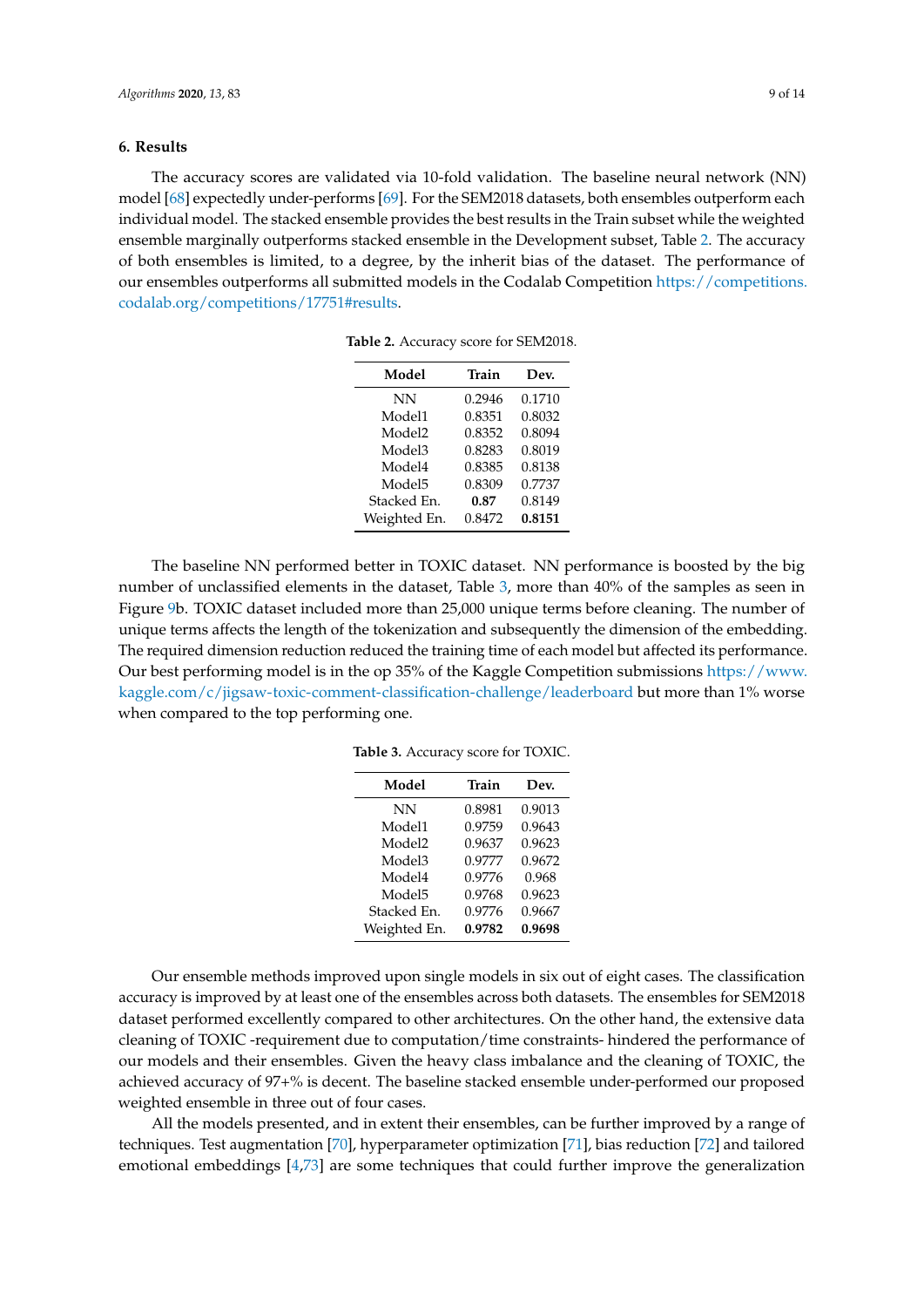capabilities of our networks. However, the computational load over multiple iterations is extensive, as the most complex models required hours of training per epoch and dataset.

# <span id="page-9-7"></span>**7. Conclusions**

We demonstrated that ensemble learning can improve the classification accuracy in multilabel text classification applications. We created and tested five different deep-learning architectures capable of handling multilabel binary classification tasks.

Our five DNN architectures were ensembled via two methods, stacked and weighted, and tested in two different datasets. The datasets used provide a similar multilabel classification but vary in size, term distribution and term frequency. The classification accuracy was improved by the ensemble models in both tasks. Our proposed weighted ensemble outperformed the baseline stacked ensemble in 75% of cases by 1.5% to 5.4%. Hyperparameter tuning, supervised or unsupervised, could further improve the results but with a heavy computational load, since each hyperparameter iteration requires the re-training/re-calculation of the ensemble.

Moving forward we aim to explore the creation and use of tailored emotional embeddings concatenated with word embeddings. Additionally, we are currently developing new data augmentation methods, tailored to text datasets. We are also exploring multilabel regression ensembles and architectures that could be considered to be the refinement of binary classification, whether multilabel or not.

**Author Contributions:** Conceptualization, G.H. and I.A.; methodology, G.H.; software, G.H.; validation, G.H.; formal analysis, G.H.; investigation, G.H.; resources, G.H.; data curation, G.H.; writing—original draft preparation, G.H. and I.A.; writing—review and editing, G.H., I.A. and D.M.; visualization, G.H.; supervision, I.A. and D.M.; funding acquisition, D.M. All authors have read and agreed to the published version of the manuscript.

**Funding:** This research was funded by Engineering and Physical Sciences Research Council grant number EP/M02315X/1: "From Human Data to Personal Experience".

**Conflicts of Interest:** The authors declare no conflict of interest.

## **References**

- <span id="page-9-0"></span>1. Barbieri, F.; Basile, V.; Croce, D.; Nissim, M.; Novielli, N.; Patti, V. Overview of the Evalita 2016 Sentiment Polarity Classification Task. 2016. Available online: [http://ceur-ws.org/Vol-1749/paper\\_026.pdf](http://ceur-ws.org/Vol-1749/paper_026.pdf) (accessed on 31 March 2020).
- <span id="page-9-1"></span>2. Tang, F.; Fu, L.; Yao, B.; Xu, W. Aspect based fine-grained sentiment analysis for online reviews. *Inf. Sci.* **2019**, *488*, 190–204. [\[CrossRef\]](http://dx.doi.org/10.1016/j.ins.2019.02.064)
- <span id="page-9-2"></span>3. Poria, S.; Chaturvedi, I.; Cambria, E.; Hussain, A. Convolutional MKL based multimodal emotion recognition and sentiment analysis. In Proceedings of the 2016 IEEE 16th International Conference on Data Mining (ICDM), Barcelona, Spain, 12–15 December 2016; pp. 439–448.
- <span id="page-9-8"></span>4. Haralabopoulos, G.; Wagner, C.; McAuley, D.; Simperl, E. A multivalued emotion lexicon created and evaluated by the crowd. In Proceedings of the 2018 Fifth International Conference on Social Networks Analysis, Management and Security (SNAMS), Valencia, Spain, 15–18 October 2018; pp. 355–362.
- <span id="page-9-3"></span>5. Haralabopoulos, G.; Simperl, E. Crowdsourcing for beyond polarity sentiment analysis a pure emotion lexicon. *arXiv* **2017**, arXiv:1710.04203.
- <span id="page-9-4"></span>6. Go, A.; Bhayani, R.; Huang, L. Twitter sentiment classification using distant supervision. *CS224N Proj. Rep. Stanf.* **2009**, *1*, 2009.
- <span id="page-9-5"></span>7. Tian, Y.; Galery, T.; Dulcinati, G.; Molimpakis, E.; Sun, C. Facebook sentiment: Reactions and emojis. In Proceedings of the Fifth International Workshop on Natural Language Processing for Social Media, Valencia, Spain, 3 April 2017; pp. 11–16.
- <span id="page-9-6"></span>8. Zhang, C.; Ma, Y. *Ensemble Machine Learning: Methods and Applications*; Springer: Berlin/Heidelberg, Germany, 2012.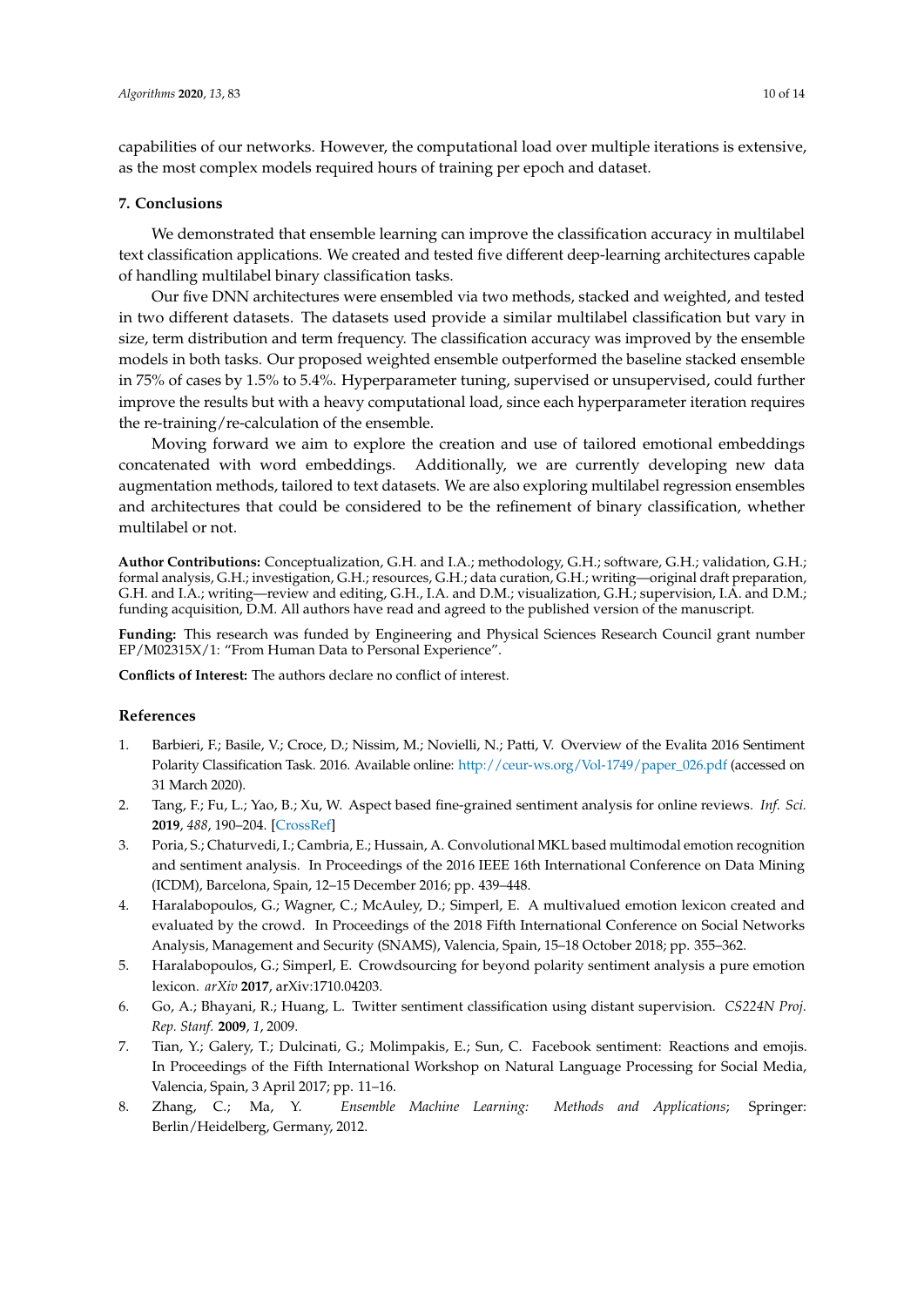- <span id="page-10-0"></span>9. Zurada, J.M. *Introduction to Artificial Neural Systems*; West Publishing Company St. Paul: Eagan, MN, USA, 1992; Volume 8.
- <span id="page-10-1"></span>10. Glorot, X.; Bengio, Y. Understanding the difficulty of training deep feedforward neural networks. In Proceedings of the Thirteenth International Conference on Artificial Intelligence and Statistics, Sardinia, Italy, 13–15 May 2010; pp. 249–256.
- <span id="page-10-2"></span>11. Mollahosseini, A.; Chan, D.; Mahoor, M.H. Going deeper in facial expression recognition using deep neural networks. In Proceedings of the 2016 IEEE Winter Conference on Applications of Computer Vision (WACV), Lake Placid, NY, USA, 7–9 March 2016; pp. 1–10.
- 12. Havaei, M.; Davy, A.; Warde-Farley, D.; Biard, A.; Courville, A.; Bengio, Y.; Pal, C.; Jodoin, P.M.; Larochelle, H. Brain tumor segmentation with deep neural networks. *Med. Image Anal.* **2017**, *35*, 18–31. [\[CrossRef\]](http://dx.doi.org/10.1016/j.media.2016.05.004) [\[PubMed\]](http://www.ncbi.nlm.nih.gov/pubmed/27310171)
- <span id="page-10-3"></span>13. Abbaspour-Gilandeh, Y.; Molaee, A.; Sabzi, S.; Nabipur, N.; Shamshirband, S.; Mosavi, A. A Combined Method of Image Processing and Artificial Neural Network for the Identification of 13 Iranian Rice Cultivars. *Agronomy* **2020**, *10*, 117. [\[CrossRef\]](http://dx.doi.org/10.3390/agronomy10010117)
- <span id="page-10-4"></span>14. Nasukawa, T.; Yi, J. Sentiment analysis: Capturing favorability using natural language processing. In Proceedings of the 2nd International Conference on Knowledge Capture, Sanibel Island, FL, USA, 23–25 October 2003; pp. 70–77.
- <span id="page-10-5"></span>15. Yi, J.; Nasukawa, T.; Bunescu, R.; Niblack, W. Sentiment analyzer: Extracting sentiments about a given topic using natural language processing techniques. In Proceedings of the Third IEEE International Conference on Data Mining, Melbourne, FL, USA, USA, 19–22 November 2003; pp. 427–434.
- <span id="page-10-6"></span>16. Agarwal, A.; Xie, B.; Vovsha, I.; Rambow, O.; Passonneau, R. Sentiment analysis of twitter data. In Proceedings of the Workshop on Language in Social Media (LSM 2011), Portland, OR, USA, 23 June 2011; pp. 30–38.
- <span id="page-10-7"></span>17. Pak, A.; Paroubek, P. Twitter as a corpus for sentiment analysis and opinion mining. *LREc* **2010**, *10*, 1320–1326.
- <span id="page-10-8"></span>18. Cvijikj, I.P.; Michahelles, F. Understanding social media marketing: A case study on topics, categories and sentiment on a Facebook brand page. In Proceedings of the 15th International Academic MindTrek Conference: Envisioning Future Media Environments, Tampere, Finland, 28–30 September 2011; pp. 175–182.
- <span id="page-10-9"></span>19. Mullen, T.; Malouf, R. A Preliminary Investigation into Sentiment Analysis of Informal Political Discourse. In Proceedings of the AAAI Spring Symposium: Computational Approaches to Analyzing Weblogs, Stanford, CA, USA, 27–29 March 2006; pp. 159–162.
- <span id="page-10-10"></span>20. Denecke, K.; Deng, Y. Sentiment analysis in medical settings: New opportunities and challenges. *Artif. Intell. Med.* **2015**, *64*, 17–27. [\[CrossRef\]](http://dx.doi.org/10.1016/j.artmed.2015.03.006)
- <span id="page-10-11"></span>21. Zhang, Y.; Chen, M.; Huang, D.; Wu, D.; Li, Y. iDoctor: Personalized and professionalized medical recommendations based on hybrid matrix factorization. *Future Gener. Comput. Syst.* **2017**, *66*, 30–35. [\[CrossRef\]](http://dx.doi.org/10.1016/j.future.2015.12.001)
- <span id="page-10-12"></span>22. Picard, R.W. *Affective Computing*; MIT Press: Cambridge, MA, USA, 2000.
- <span id="page-10-13"></span>23. Cambria, E. Affective computing and sentiment analysis. *IEEE Intell. Syst.* **2016**, *31*, 102–107. [\[CrossRef\]](http://dx.doi.org/10.1109/MIS.2016.31)
- <span id="page-10-14"></span>24. Alm, C.O.; Roth, D.; Sproat, R. Emotions from text: Machine learning for text-based emotion prediction. In Proceedings of the Conference on Human Language Technology and Empirical Methods in Natural Language Processing, Vancouver, BC, Canada, 6–8 October 2005; pp. 579–586.
- 25. Boiy, E.; Hens, P.; Deschacht, K.; Moens, M.F. Automatic Sentiment Analysis in On-line Text. In Proceedings of the ELPUB2007 Conference on Electronic Publishing, Vienna, Austria, 13–15 June 2007; pp. 349–360.
- <span id="page-10-15"></span>26. Asghar, M.Z.; Subhan, F.; Imran, M.; Kundi, F.M.; Shamshirband, S.; Mosavi, A.; Csiba, P.; Varkonyi-Koczy, A.R. Performance evaluation of supervised machine learning techniques for efficient detection of emotions from online content. *arXiv* **2019**, arXiv:1908.01587.
- <span id="page-10-16"></span>27. Chaffar, S.; Inkpen, D. Using a heterogeneous dataset for emotion analysis in text. In Proceedings of the Canadian Conference on Artificial Intelligence, St. John's, NL, Canada, 25–27 May 2011; pp. 62–67.
- <span id="page-10-17"></span>28. Sidorov, G.; Miranda-Jiménez, S.; Viveros-Jiménez, F.; Gelbukh, A.; Castro-Sánchez, N.; Velásquez, F.; Díaz-Rangel, I.; Suárez-Guerra, S.; Trevino, A.; Gordon, J. Empirical study of machine learning based approach for opinion mining in tweets. In Proceedings of the Mexican international conference on Artificial intelligence, San Luis Potosí, Mexico, 27 October–4 November 2012; pp. 1–14.
- <span id="page-10-18"></span>29. Boiy, E.; Moens, M.F. A machine learning approach to sentiment analysis in multilingual Web texts. *Inf. Retr.* **2009**, *12*, 526–558. [\[CrossRef\]](http://dx.doi.org/10.1007/s10791-008-9070-z)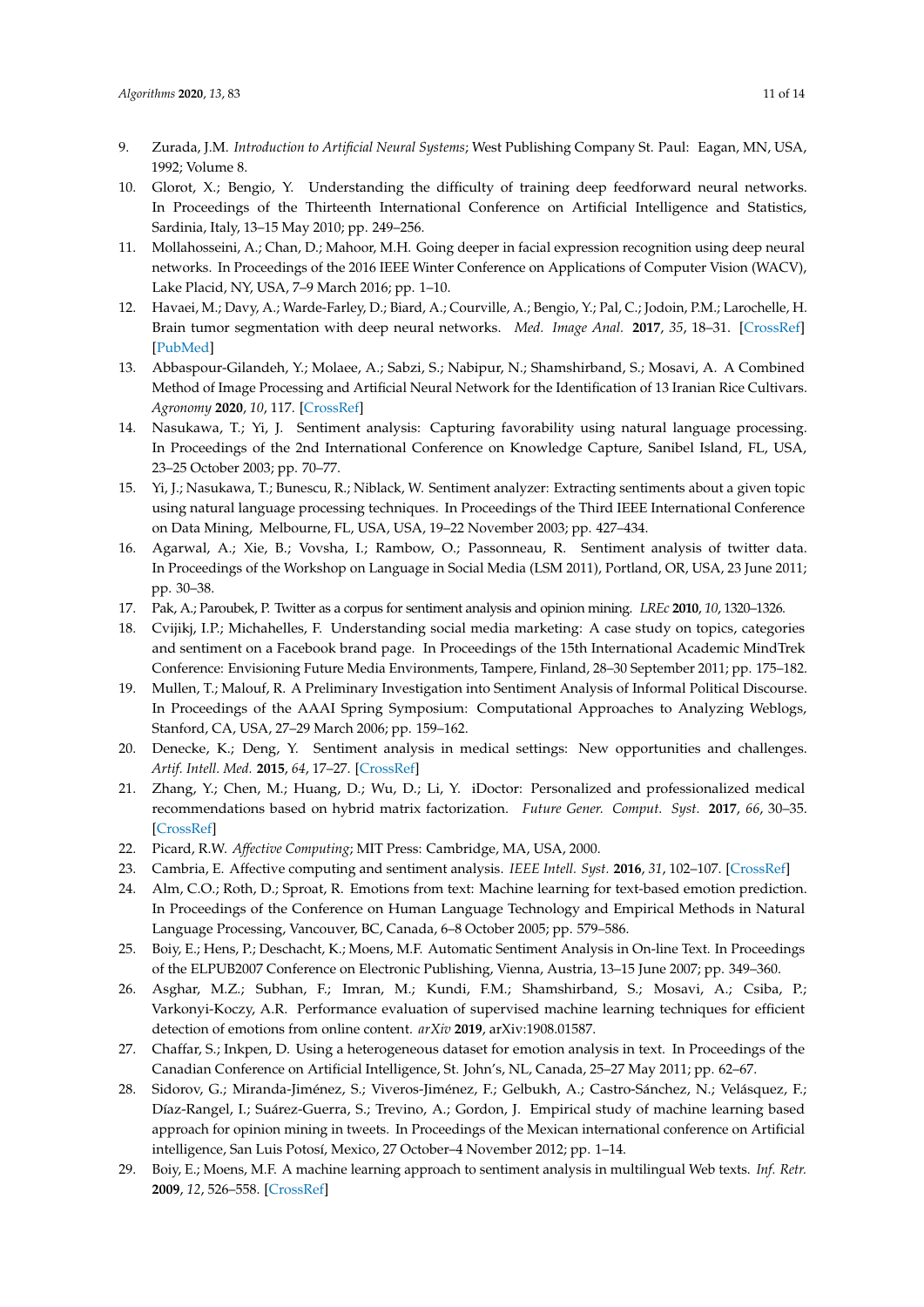- <span id="page-11-0"></span>30. Annett, M.; Kondrak, G. A comparison of sentiment analysis techniques: Polarizing movie blogs. In Proceedings of the Conference of the Canadian Society for Computational Studies of Intelligence, Windsor, ON, Canada, 28–30 May 2008; pp. 25–35.
- <span id="page-11-1"></span>31. Dos Santos, C.; Gatti, M. Deep convolutional neural networks for sentiment analysis of short texts. In Proceedings of the 25th International Conference on Computational Linguistics (COLING 2014), Dublin, Ireland, 23–29 August 2014; pp. 69–78.
- <span id="page-11-2"></span>32. Wang, X.; Jiang, W.; Luo, Z. Combination of convolutional and recurrent neural network for sentiment analysis of short texts. In Proceedings of the 26th International Conference on Computational Linguistics (COLING 2016), Osaka, Japan, 11–16 December 2016; pp. 2428–2437.
- <span id="page-11-3"></span>33. Severyn, A.; Moschitti, A. Learning to rank short text pairs with convolutional deep neural networks. In Proceedings of the 38th international ACM SIGIR Conference on Research and Development in Information Retrieval, Santiago, Chile, 9–13 August 2015; pp. 373–382.
- <span id="page-11-4"></span>34. Lai, S.; Xu, L.; Liu, K.; Zhao, J. Recurrent convolutional neural networks for text classification. In Proceedings of the Twenty-Ninth AAAI Conference on Artificial Intelligence, Austin, TX, USA, 25–30 January 2015.
- <span id="page-11-5"></span>35. Wu, Y.; Jiang, M.; Lei, J.; Xu, H. Named entity recognition in Chinese clinical text using deep neural network. *Stud. Health Technol. Inform.* **2015**, *216*, 624. [\[PubMed\]](http://www.ncbi.nlm.nih.gov/pubmed/26262126)
- <span id="page-11-6"></span>36. Sutskever, I.; Martens, J.; Hinton, G.E. Generating text with recurrent neural networks. In Proceedings of the 28th International Conference on Machine Learning (ICML-11), Bellevue, WC, USA, 28 June–2 July 2011; pp. 1017–1024.
- <span id="page-11-7"></span>37. Tang, D.; Qin, B.; Liu, T. Document modeling with gated recurrent neural network for sentiment classification. In Proceedings of the 2015 Conference on Empirical Methods in Natural lAnguage Processing, Lisbon, Portugal, 17–21 September 2015; pp. 1422–1432. [\[CrossRef\]](http://dx.doi.org/10.18653/v1/D15-1)
- <span id="page-11-8"></span>38. Poria, S.; Peng, H.; Hussain, A.; Howard, N.; Cambria, E. Ensemble application of convolutional neural networks and multiple kernel learning for multimodal sentiment analysis. *Neurocomputing* **2017**, *261*, 217–230. [\[CrossRef\]](http://dx.doi.org/10.1016/j.neucom.2016.09.117)
- <span id="page-11-9"></span>39. Araque, O.; Corcuera-Platas, I.; Sanchez-Rada, J.F.; Iglesias, C.A. Enhancing deep learning sentiment analysis with ensemble techniques in social applications. *Expert Syst. Appl.* **2017**, *77*, 236–246. [\[CrossRef\]](http://dx.doi.org/10.1016/j.eswa.2017.02.002)
- <span id="page-11-10"></span>40. Xu, S.; Liang, H.; Baldwin, T. Unimelb at semeval-2016 tasks 4a and 4b: An ensemble of neural networks and a word2vec based model for sentiment classification. In Proceedings of the 10th International Workshop on Semantic Evaluation (SemEval-2016), San Diego, CA, USA, 16–17 June 2016; pp. 183–189. [\[CrossRef\]](http://dx.doi.org/10.18653/v1/S16-1027)
- <span id="page-11-11"></span>41. Deriu, J.; Gonzenbach, M.; Uzdilli, F.; Lucchi, A.; Luca, V.D.; Jaggi, M. Swisscheese at semeval-2016 task 4: Sentiment classification using an ensemble of convolutional neural networks with distant supervision. In Proceedings of the 10th International Workshop on Semantic Evaluation, San Diego, CA, USA, 16–17 June 2016; pp. 1124–1128.
- <span id="page-11-12"></span>42. Bachman, P.; Alsharif, O.; Precup, D. Learning with pseudo-ensembles. *Adv. Neural Inf. Process. Syst.* **2014**, *27*, 3365–3373.
- <span id="page-11-13"></span>43. Gong, Y.; Jia, Y.; Leung, T.; Toshev, A.; Ioffe, S. Deep convolutional ranking for multilabel image annotation. *arXiv* **2013**, arXiv:1312.4894.
- 44. Cakir, E.; Heittola, T.; Huttunen, H.; Virtanen, T. Polyphonic sound event detection using multi label deep neural networks. In Proceedings of the 2015 International Joint Conference on Neural Networks (IJCNN), Killarney, Ireland, 12–17 July 2015; pp. 1–7.
- <span id="page-11-14"></span>45. Huang, Y.; Wang, W.; Wang, L.; Tan, T. Multi-task deep neural network for multi-label learning. In Proceedings of the 2013 IEEE International Conference on Image Processing, Melbourne, VIC, Australia, 15–18 September 2013; pp. 2897–2900.
- <span id="page-11-15"></span>46. Chen, G.; Ye, D.; Xing, Z.; Chen, J.; Cambria, E. Ensemble application of convolutional and recurrent neural networks for multi-label text categorization. In Proceedings of the 2017 International Joint Conference on Neural Networks (IJCNN), Anchorage, AK, USA, 14–19 May 2017; pp. 2377–2383.
- <span id="page-11-16"></span>47. Li, J.; Rao, Y.; Jin, F.; Chen, H.; Xiang, X. Multi-label maximum entropy model for social emotion classification over short text. *Neurocomputing* **2016**, *210*, 247–256. [\[CrossRef\]](http://dx.doi.org/10.1016/j.neucom.2016.03.088)
- <span id="page-11-17"></span>48. Johnson, R.; Zhang, T. Effective use of word order for text categorization with convolutional neural networks. *arXiv* **2014**, arXiv:1412.1058.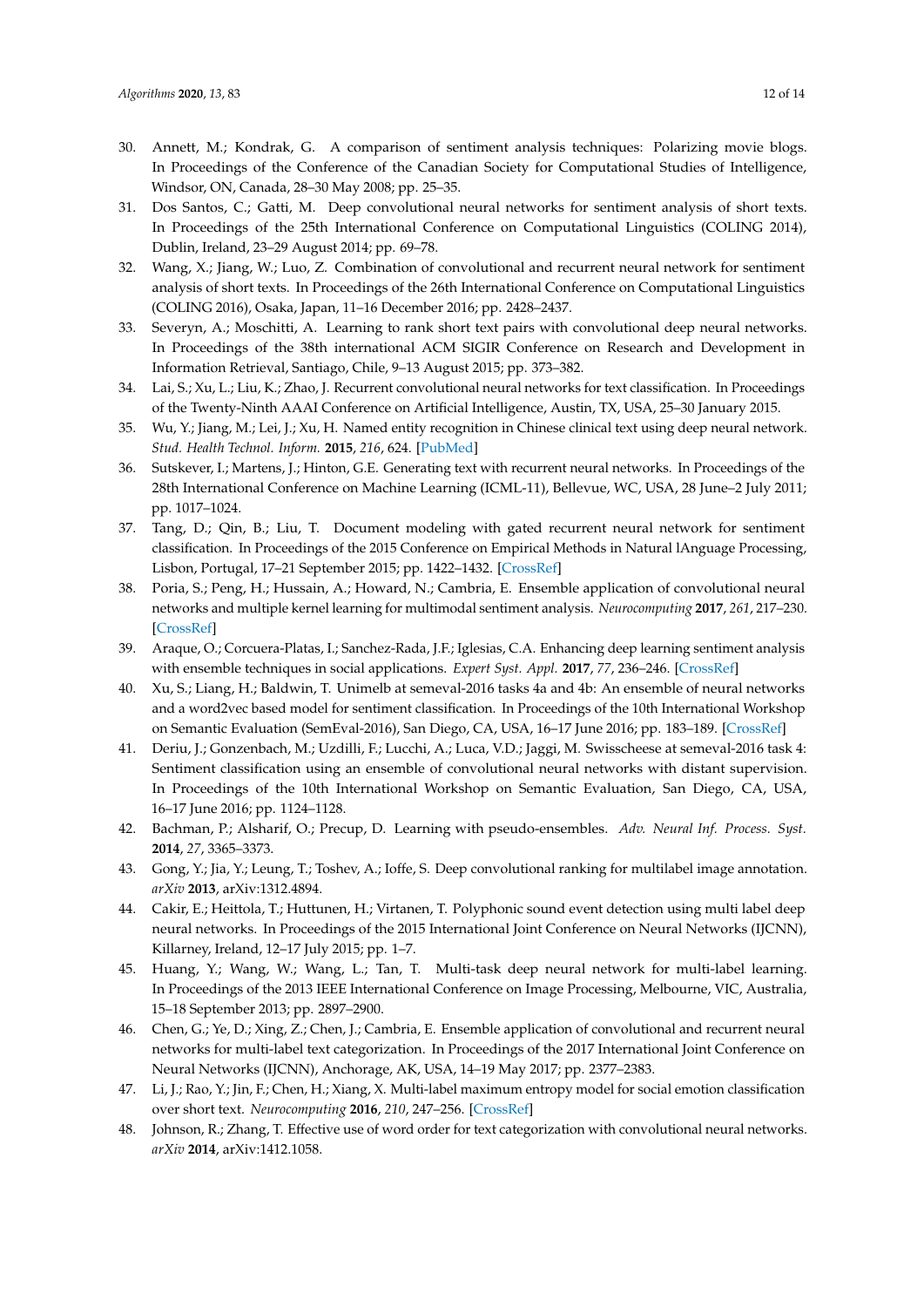- <span id="page-12-0"></span>49. Zhang, Z.; Robinson, D.; Tepper, J. Detecting hate speech on twitter using a convolution-gru based deep neural network. In Proceedings of the European Semantic Web Conference, Heraklion, Greece, 3–7 June 2018; pp. 745–760.
- <span id="page-12-1"></span>50. Zhang, X.; Zhao, J.; LeCun, Y. Character-level convolutional networks for text classification. *Adv. Neural Inf. Process. Syst.* **2015**, *28*, 649–657.
- <span id="page-12-2"></span>51. Brownlee, J. *Deep Learning with Python: Develop Deep Learning Models on Theano and Tensorflow Using Keras*; Machine Learning Mastery: Vermont, Australia, 2016.
- <span id="page-12-3"></span>52. Yao, Z.; Ze-wen, C. Research on the construction and filter method of stop-word list in text preprocessing. In Proceedings of the 2011 Fourth International Conference on Intelligent Computation Technology and Automation, Shenzhen, China, 28–29 March 2011; Volume 1, pp. 217–221.
- <span id="page-12-4"></span>53. Mikolov, T.; Sutskever, I.; Chen, K.; Corrado, G.S.; Dean, J. Distributed representations of words and phrases and their compositionality. *Adv. Neural Inf. Process. Syst.* **2013**, *26*, 3111–3119.
- <span id="page-12-5"></span>54. Pennington, J.; Socher, R.; Manning, C. Glove: Global vectors for word representation. In Proceedings of the 2014 Conference on Empirical Methods in Natural Language Processing (EMNLP), Doha, Qatar, 25–29 October 2014; pp. 1532–1543. [\[CrossRef\]](http://dx.doi.org/10.3115/v1/D14-1)
- <span id="page-12-6"></span>55. Srivastava, N.; Hinton, G.; Krizhevsky, A.; Sutskever, I.; Salakhutdinov, R. Dropout: A simple way to prevent neural networks from overfitting. *J. Mach. Learn. Res.* **2014**, *15*, 1929–1958.
- <span id="page-12-7"></span>56. Livieris, I.E.; Iliadis, L.; Pintelas, P. On ensemble techniques of weight-constrained neural networks. *Evolv. Syst.* **2020**, *11*, 1–13. [\[CrossRef\]](http://dx.doi.org/10.1007/s12530-019-09324-2)
- <span id="page-12-8"></span>57. Hochreiter, S.; Schmidhuber, J. Long short-term memory. *Neural Comput.* **1997**, *9*, 1735–1780. [\[CrossRef\]](http://dx.doi.org/10.1162/neco.1997.9.8.1735) [\[PubMed\]](http://www.ncbi.nlm.nih.gov/pubmed/9377276)
- <span id="page-12-9"></span>58. Cho, K.; Van Merriënboer, B.; Bahdanau, D.; Bengio, Y. On the properties of neural machine translation: Encoder-decoder approaches. *arXiv* **2014**, arXiv:1409.1259.
- <span id="page-12-10"></span>59. Yin, W.; Kann, K.; Yu, M.; Schütze, H. Comparative study of CNN and RNN for natural language processing. *arXiv* **2017**, arXiv:1702.01923.
- <span id="page-12-11"></span>60. Le, H.T.; Cerisara, C.; Denis, A. Do convolutional networks need to be deep for text classification? In Proceedings of the Workshops at the Thirty-Second AAAI Conference on Artificial Intelligence, New Orleans, LA, USA, 2–7 February 2018.
- <span id="page-12-12"></span>61. Qiu, X.; Zhang, L.; Ren, Y.; Suganthan, P.N.; Amaratunga, G. Ensemble deep learning for regression and time series forecasting. In Proceedings of the 2014 IEEE symposium on Computational Intelligence in Ensemble Learning (CIEL), Orlando, FL, USA, 9–12 December 2014; pp. 1–6.
- <span id="page-12-13"></span>62. Sagi, O.; Rokach, L. Ensemble learning: A survey. *Wiley Interdiscip. Rev. Data Min. Knowl. Discov.* **2018**, *8*, e1249. [\[CrossRef\]](http://dx.doi.org/10.1002/widm.1249)
- <span id="page-12-14"></span>63. Ekbal, A.; Saha, S. Stacked ensemble coupled with feature selection for biomedical entity extraction. *Knowl. Based Syst.* **2013**, *46*, 22–32. [\[CrossRef\]](http://dx.doi.org/10.1016/j.knosys.2013.02.008)
- <span id="page-12-15"></span>64. Zhai, B.; Chen, J. Development of a stacked ensemble model for forecasting and analyzing daily average PM2.5 concentrations in Beijing, China. *Sci. Total Environ.* **2018**, *635*, 644–658. [\[CrossRef\]](http://dx.doi.org/10.1016/j.scitotenv.2018.04.040)
- <span id="page-12-16"></span>65. Diab, D.M.; El Hindi, K.M. Using differential evolution for fine tuning naïve Bayesian classifiers and its application for text classification. *Appl. Soft Comput.* **2017**, *54*, 183–199. [\[CrossRef\]](http://dx.doi.org/10.1016/j.asoc.2016.12.043)
- <span id="page-12-17"></span>66. Zhang, Y.; Liu, B.; Cai, J.; Zhang, S. Ensemble weighted extreme learning machine for imbalanced data classification based on differential evolution. *Neural Comput. Appl.* **2017**, *28*, 259–267. [\[CrossRef\]](http://dx.doi.org/10.1007/s00521-016-2342-4)
- <span id="page-12-18"></span>67. Storn, R.; Price, K. Differential evolution—A simple and efficient heuristic for global optimization over continuous spaces. *J. Glob. Optim.* **1997**, *11*, 341–359. [\[CrossRef\]](http://dx.doi.org/10.1023/A:1008202821328)
- <span id="page-12-19"></span>68. SUTER, B.W. The multilayer perceptron as an approximation to a Bayes optimal discriminant function. *IEEE Trans. Neural Networks* **1990**, *1*, 291.
- <span id="page-12-20"></span>69. Koutsoukas, A.; Monaghan, K.J.; Li, X.; Huan, J. Deep-learning: Investigating deep neural networks hyper-parameters and comparison of performance to shallow methods for modeling bioactivity data. *J. Cheminf.* **2017**, *9*, 42. [\[CrossRef\]](http://dx.doi.org/10.1186/s13321-017-0226-y) [\[PubMed\]](http://www.ncbi.nlm.nih.gov/pubmed/29086090)
- <span id="page-12-21"></span>70. Zhang, X.; LeCun, Y. Text understanding from scratch. *arXiv* **2015**, arXiv:1502.01710.
- <span id="page-12-22"></span>71. Loshchilov, I.; Hutter, F. CMA-ES for hyperparameter optimization of deep neural networks. *arXiv* **2016**, arXiv:1604.07269.